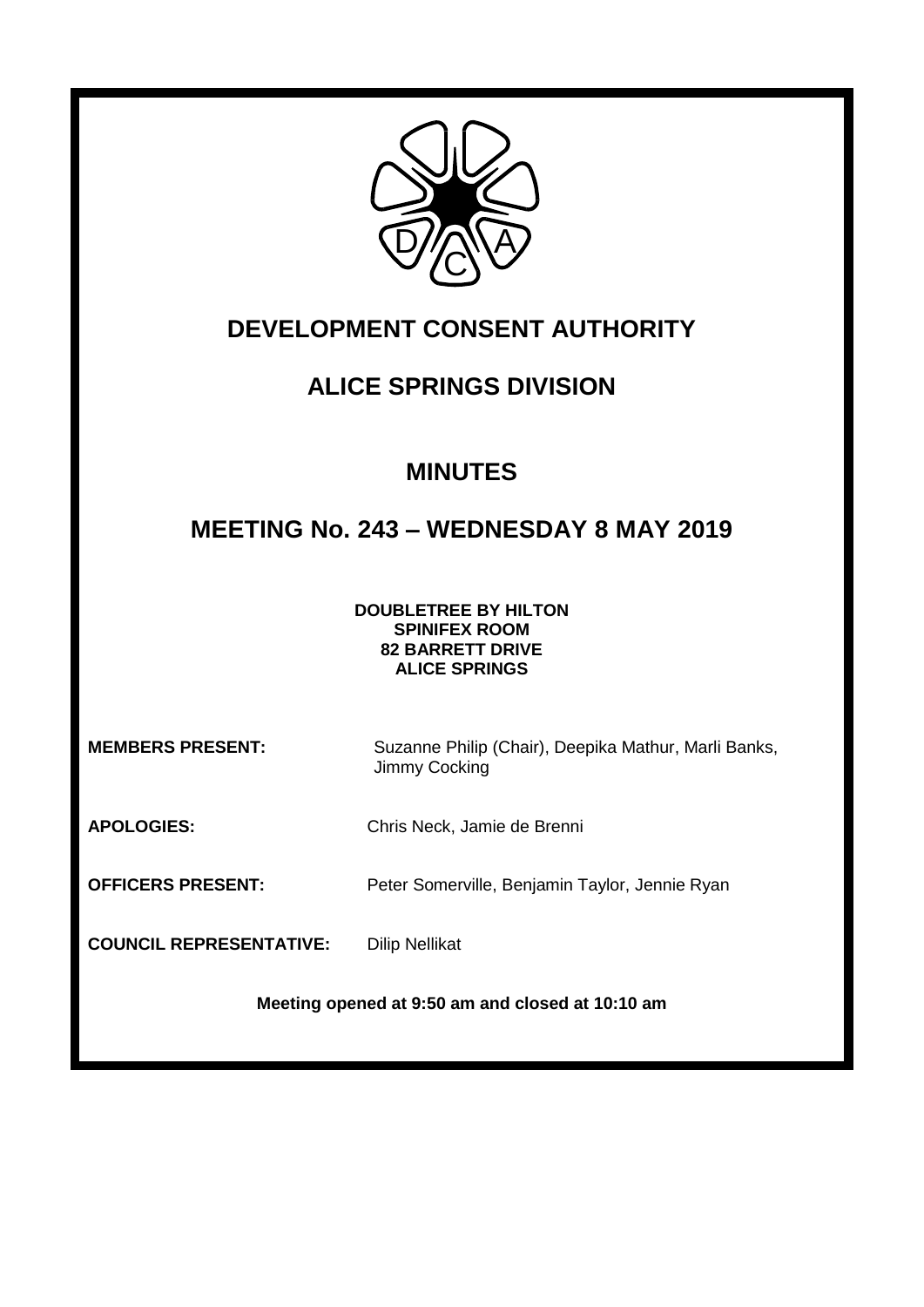**THE MINUTES OF THE EVIDENTIARY STAGE AND THE DELIBERATIVE STAGE ARE RECORDED SEPARATELY. THESE MINUTES RECORD THE DELIBERATIVE STAGE. THE TWO STAGES ARE GENERALLY HELD AT DIFFERENT TIMES DURING THE MEETING AND INVITEES ARE PRESENT FOR THE EVIDENTIARY STAGE ONLY.**

### **ITEM 1 RECONSIDERATION OF A DEFERRED APPLICATION – 4 X 2 BEDROOM MULTIPLE DWELLINGS IN TWO SINGLE STOREY BUILDINGS PA2018/0458 LOT 1365, 11 BALLINGALL STREET, SUBURB OF THE GAP APPLICANT ZONE A PTY LTD – STUART CHALMERS**

Stuart Chalmers attended the meeting and spoke further to the application and indicated that the existing fence would be replaced in its entirety and that an increased fence height would be possible.

Submitters Colin Weston and Elna Dry attended the meeting and spoke further to their submission and also sought an assurance that any fencing works be completed with 21 days.

The Authority noted the applicant's acknowledgement of the privacy concerns raised by the submitters but did not believe that a permit condition on the timeframe for replacement of the fence was appropriate.

**RESOLVED 0044/19** That, the Development Consent Authority vary the requirements of Clause 6.5.3 (Parking Layout), Clause 7.3 (Building Setbacks for Residential Buildings and Ancillary Structures), Clause 7.3.1 (Additional Setback Requirements for Residential Buildings longer than 18m and for Residential Buildings Over 4 Storeys in Height) of the NT Planning Scheme, and pursuant to section 53(b) of the *Planning Act 1999*, alter the proposed development and consent to the proposed development as altered to develop Lot 1365, 11 Ballingall Street, Suburb of The Gap, Town of Alice Springs for the purpose of 3 x 3 bedroom multiple dwellings in 2 x 1 storey buildings, subject to the following conditions:

### **CONDITION PRECEDENT**

- 1. Prior to commencement of works (including site preparation), an amended plans are to be submitted for endorsement by the consent authority as part of this permit. Endorsement of the plans is at the discretion of the consent authority. The plans must be in Adobe PDF format, drawn to scale with dimensions and generally consistent with the amended plans submitted by the applicant on 28/03/2019, but further amended to show:
	- (a) Verification from a Licensed Surveyor of the "ground level" (as defined in the NT Planning Scheme) of Lot 1365. The level/s shall be provided in AHD (Australian Height Datum);
	- (b) building setbacks (support columns and roof eave to primary street boundary) for the Unit 1 carport; and
	- (c) demolition of the existing north boundary fence (shared boundary of Lot 1365 and Lot 1366) and construction of a 2.4m high (above finished ground level) solid fence and associated plinth along the length of the boundary;
	- (d) Improved boundary privacy fencing/screening to the south side boundary of site and secondary street boundary to a height of no less than 1.5m above the finished floor levels of the proposed dwellings. The Development Consent Authority may accept a combination of solid screening and lattice as well as planting, provided that it is satisfied that the screening will ensure a satisfactory level of privacy to occupants of the site and adjoining properties.
	- (e) Deletion of the existing gate/s to the secondary street boundary
	- (f) Fencing to the Ballingall Street private open space boundary that complies with sub-clause 4 of Clause 7.5 of the NT Planning Scheme.

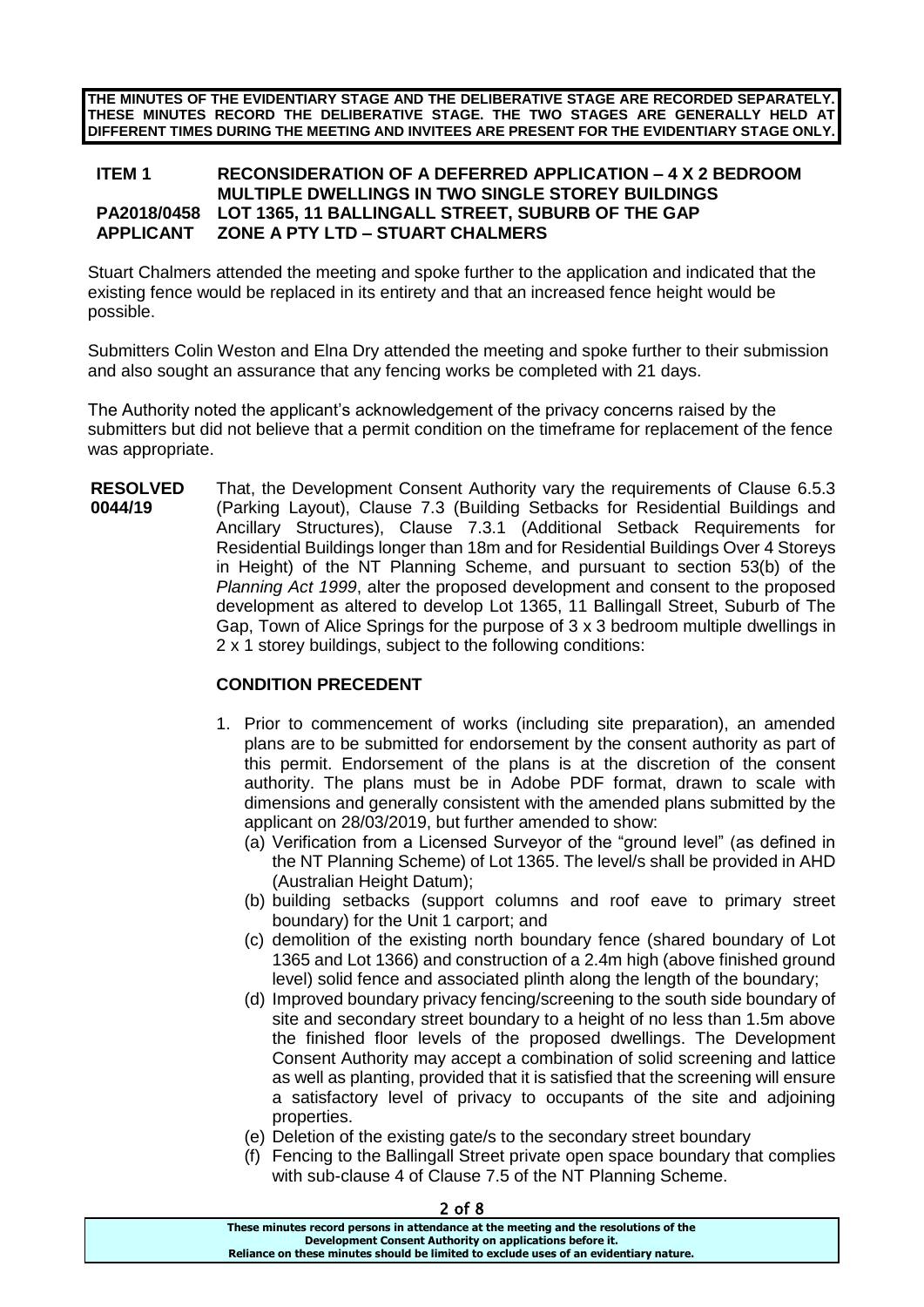Amended plans and associated supporting documentation prepared in response to the conditions precedent may be submitted to the Development Consent Authority C/- Development Assessment Services, DIPL via email to DAS.NTG@nt.gov.au. When endorsed, the plans will form part of the permit.

### **GENERAL CONDITIONS**

- 2. The works carried out under this permit shall be in accordance with the drawings endorsed as forming part of this permit.
- 3. All existing and proposed easements and sites for existing and required utility services must be vested in the relevant authority for which the easement or site is to be created.
- 4. The owner of the land must enter into agreements with the relevant authorities for the provision of water supply, sewerage, electricity and telecommunication services to the development shown on the endorsed plans in accordance with the authorities requirements and relevant legislation at the time.
- 5. Any developments on or adjacent to any easements on site shall be carried out to the requirements of the relevant service authority to the satisfaction of the consent authority.
- 6. Storm water is to be collected and contained within the site or discharged into the drainage network to the technical standards of the Alice Springs Town Council at no cost to the Council the Department of Infrastructure, Planning and Logistics. This condition is to the satisfaction of the consent authority on advice from the Alice Springs Town Council.
- 7. The kerb crossover and driveway to the site approved by this permit are to meet the technical standards of the Alice Springs Town Council. In addition, the owner shall;
	- a) remove any disused vehicle and/or pedestrian crossovers; and
	- b) undertake reinstatement works; all to the technical requirements of the Alice Springs Town Council, at no cost to either the Council, to the satisfaction of the consent authority.
- 8. No fence, hedge, tree or other obstruction exceeding a height of 0.6m is to be planted or erected so that it would obscure sight lines at the junction of the driveway and the public street. This condition is to the technical standards of the Alice Springs Town Council, on advice from on advice from the Council.
- 9. Prior to the use/occupation of the development and connection of services (i.e. power and water), the owner of the land must apply for street addressing from the Surveyor-General of the Northern Territory. This will form the legal address and will be required to be placed on the meters within the development in accordance with the allocation. Occupancy Certification (under the *Building Act 1993*) will not be able to be granted until such time as addressing is obtained.
- 10. Confirmation shall be provided to Development Assessment Services (in the form of an email addressed to the Power and Water Corporation) from a suitable qualified professional (being the Licensed Surveyor in most instances) confirming that all new UTS number labels have been correctly installed at the Customer's Metering Panel(s) and water meters (where applicable). Please provide a copy of an email addressed to both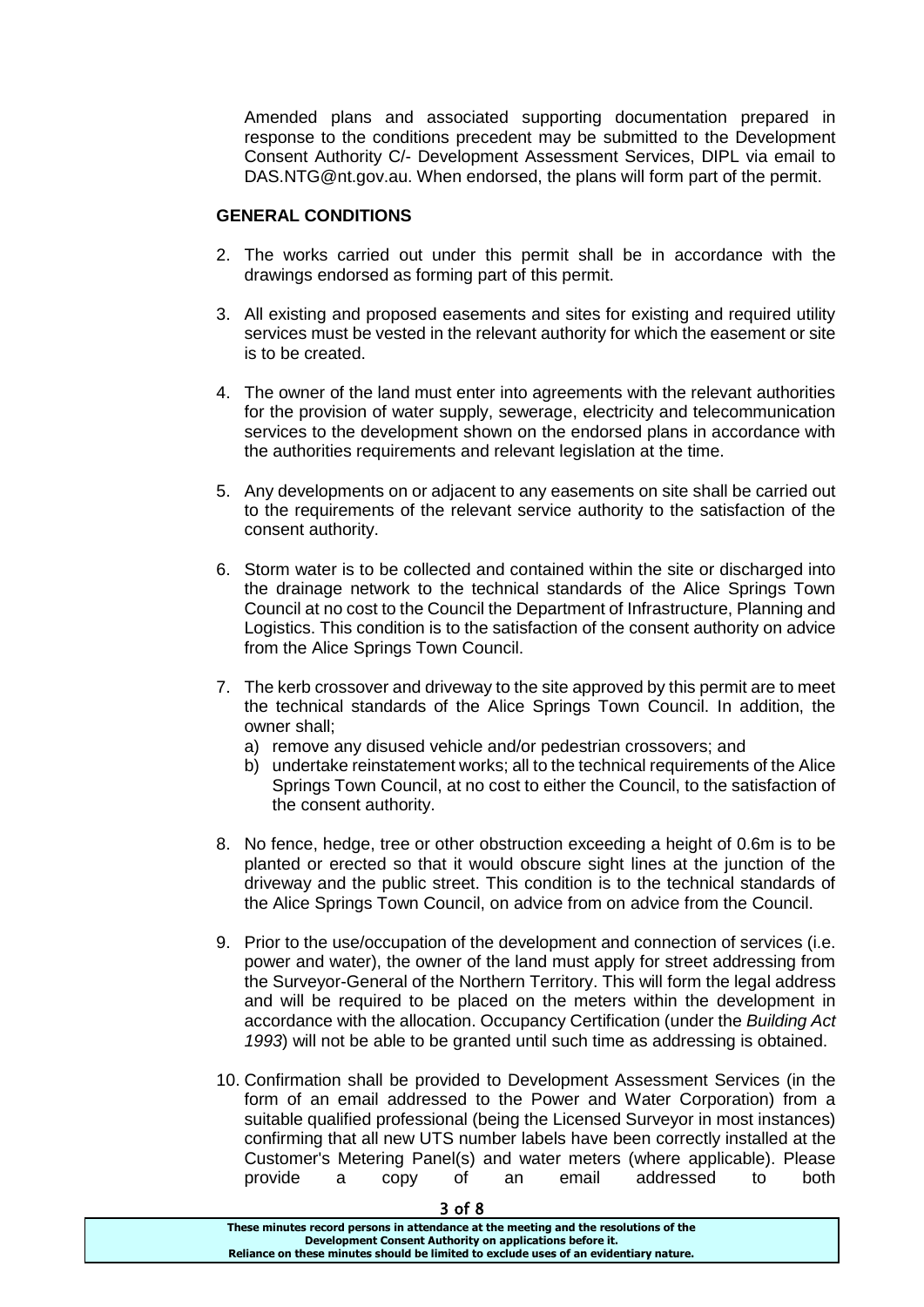waterdevelopmentsouth@powerwater.com.au button and and [powerconnections@powerwater.com.au.](mailto:powerconnections@powerwater.com.au)

- 11. Before the use/occupation of the approved multiple dwellings starts the landscaping works shown on the endorsed landscaping plan must be carried out and completed, in accordance with the endorsed plans, to the satisfaction of the consent authority.
- 12. The landscaping shown on the endorsed plans must be maintained to the satisfaction of the consent authority, including that any dead, diseased or damaged plants are to be replaced.
- 13. Before the use or occupation of the development starts, the areas set-aside for the parking of vehicles and access lanes as shown on the endorsed plans must be:
	- (a) constructed;
	- (b) properly formed to such levels that they can be used in accordance with the plans;
	- (c) line marked or otherwise suitably delineated to indicate each car parking space;
	- (d) surfaced with an all-weather-seal coat; and
	- (e) drained;

to the satisfaction of the consent authority. Car parking spaces, access lanes and driveways must be kept available for these purposes at all times.

- 14. All air conditioning condensers (including any condenser units required to be added or replaced in the future) are to be appropriately screened from public view, located so as to minimise thermal and acoustic impacts on neighbouring properties and condensate disposed of to ground level in a controlled manner to the satisfaction of the consent authority.
- 15. Before a Certificate of Compliance (section 65 of the *Planning Act 1999*) can be issued and pursuant to section 34 of the *Land Title Act 2000*, a Caution Notice shall be lodged with the Registrar General on the land title to include the following advice. The Caution Notice is to state that: "This allotment is subject to inundation in a 1% AEP (Annual Exceedance Probability) Defined Flood Event". Evidence of lodgement on the land title shall be provided to the satisfaction of the consent authority.
- 16. The finished ground floor levels of habitable rooms of both ground floor dwellings must be no lower than 572.9 metres Australian Height Datum. The developer shall demonstrate compliance with this condition by providing "as constructed" finished levels of each dwelling, confirmed by a Licensed Surveyor. This condition is to the satisfaction of the Development Consent Authority.
- 17. Soil erosion control and dust control measures must be employed throughout the construction stage of the development to the satisfaction of the consent authority.

#### NOTES:

1. This development permit does not grant "building approval" for the proposed structures and use. The Building Code of Australia requires that certain structures within 900mm of a boundary meets minimum fire resistance level requirements and you are advised to contact a registered private Building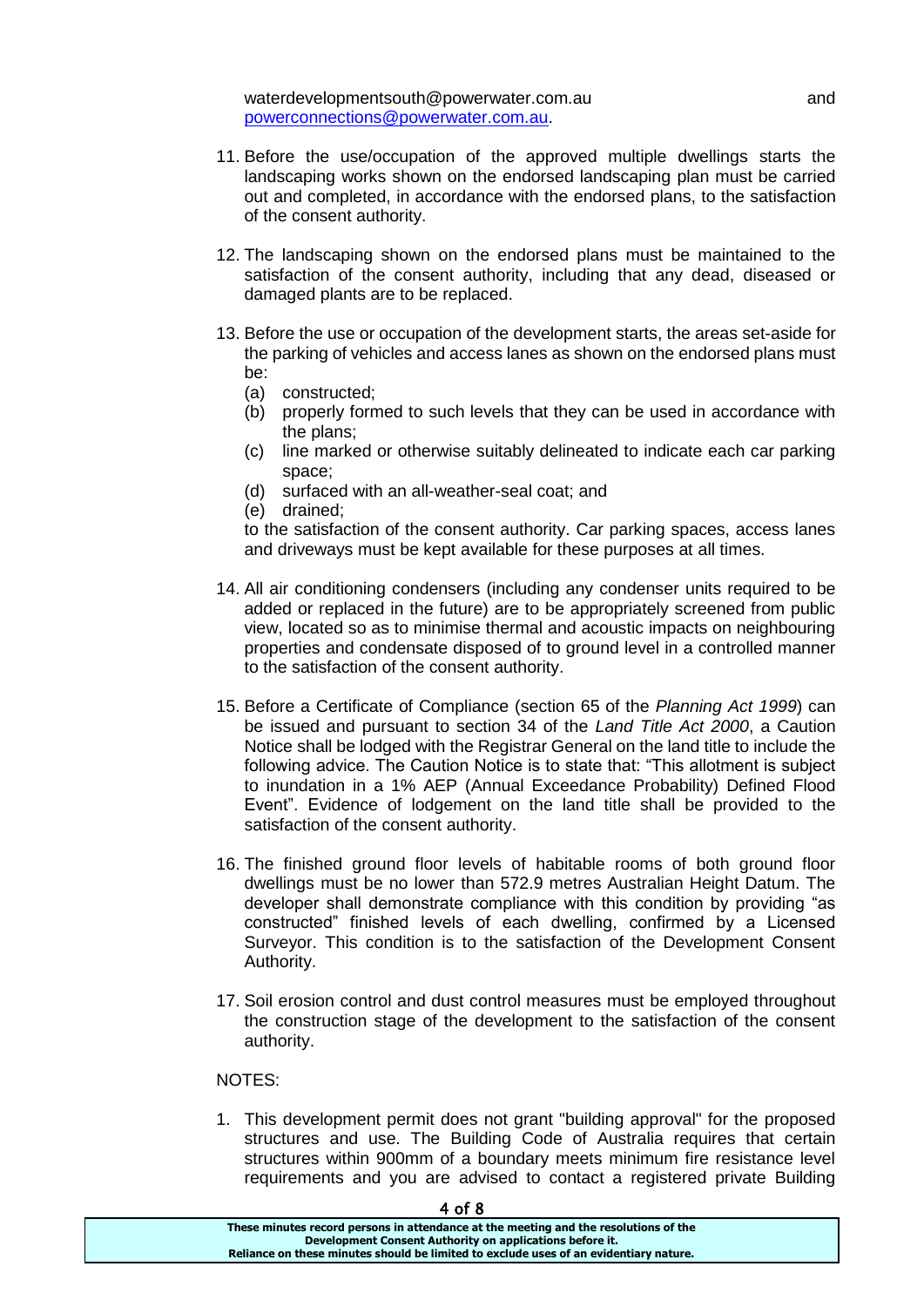Certifier to ensure that you have attained all necessary approvals before commencing demolition or construction works.

- 2. Prior to applying for building approval and works commencing, it is recommended that the land owner / developer considers engaging the services of a Licensed Surveyor to carry out a boundary identification survey to identify where the true boundaries of the site are in relation to existing and proposed fences and buildings on the land. This information could then be used for the purposes of section 6 of the *Building Regulations 1993*.
- 3. A "Permit to Work Within a Road Reserve" is required from the Alice Springs Town Council before commencement of any work within the road reserves (Ballingall Street and rear laneway).
- 4. The Power and Water Corporation advises that the Water and Sewer Services Development Section (waterdevelopmentsouth@powerwater.com.au) and Power Network Engineering Section (powerconnections@powerwater.com.au) should be contacted via email a minimum of 1 month prior to construction works commencing in order to determine the Corporation's servicing requirements, and the need for upgrading of on-site and/or surrounding infrastructure.
- 5. The Surveyor-General advises you should immediately make application for unit/street addresses to the Survey and Land Records unit on (08) 89955355 [\(surveylandrecords@nt.gov.au\)](mailto:surveylandrecords@nt.gov.au).
- 6. The Northern Territory Environment Protection Authority advises that construction work should be conducted in accordance with the Authority's Noise Guidelines for Development Sites in the Northern Territory. The guidelines specify that on-site construction activities are restricted to between 7am and 7pm Monday to Saturday and 9am to 6pm Sunday and Public Holidays. For construction activities outside these hours refer to the guidelines for further information.
- 7. Professional advice regarding implementation of soil erosion control and dust control measures that could be employed throughout the construction phase of the development are available from Department of Environment and Natural Resources.
- 8. Any proposed works which fall within the scope of the *Construction Industry Long Service Leave and Benefits Act 2005* must be notified to NT Build by lodgement of the required Project Notification Form. Payment of any levy must be made prior to the commencement of any construction activity. NT Build should be contacted via email (info@ntbuild.com.au) or by phone on 08 89364070 to determine if the proposed works are subject to the Act.
- 9. You are advised to contact Dial Before You Dig on 1100 to obtain a location of the Telstra Network and arrange for any relocation if required. The Telstra contact for relocation work is the Network Integrity and Compliance Group on 1800 810 443.
- 10. If you choose NBN to service your development, you will need to enter into a development agreement with NBN. The first step is to register the development via http://www.nbnco.com.au/develop-or-plan-with-the-nbn/newdevelopments.html once registered NBN will be in contact to discuss the specific requirements for the development. NBN requires you to apply at least 3 months before any civil works commence. All telecommunications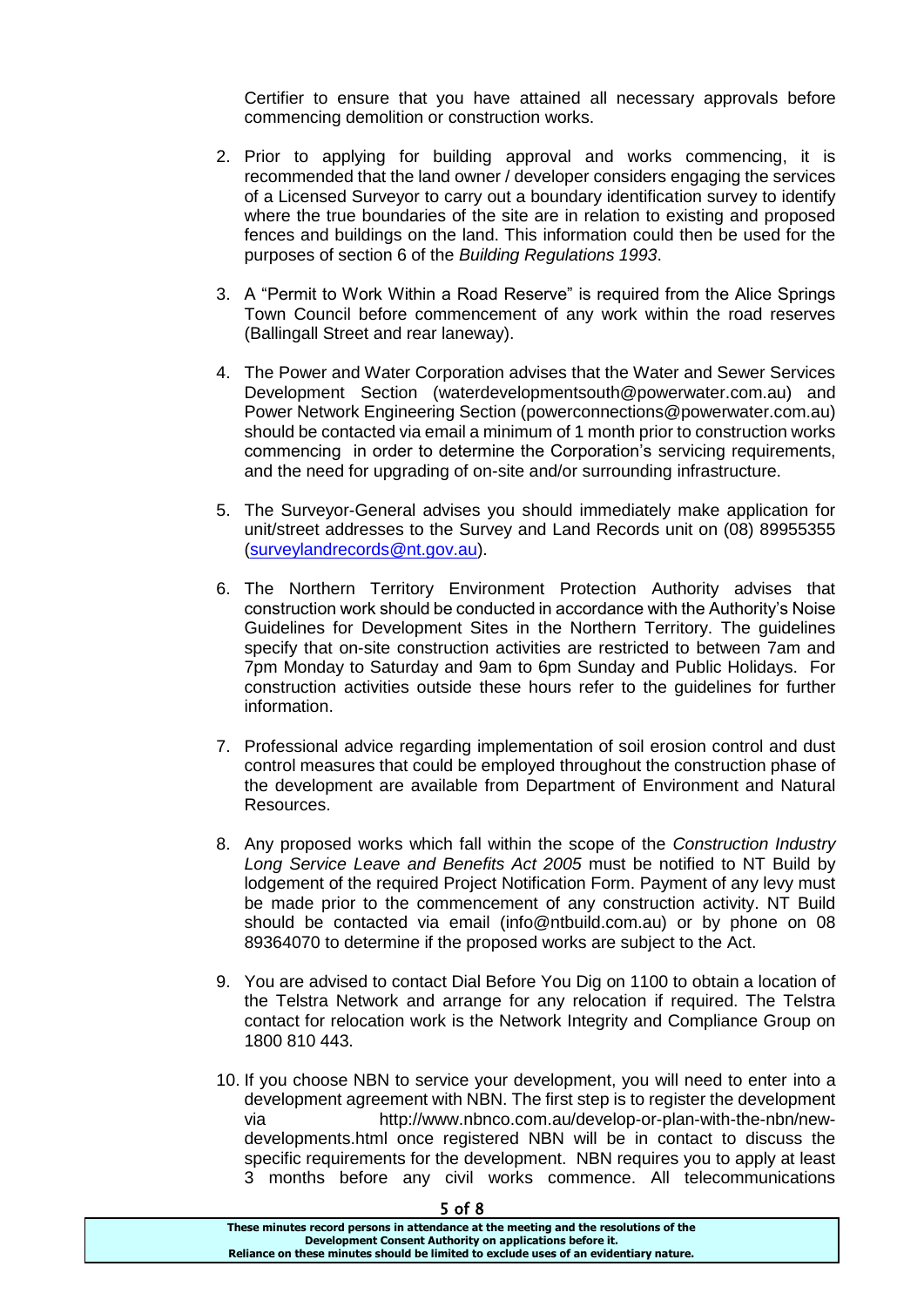infrastructure should be built to NBN guidelines found at http://www.nbnco.com.au/develop-or-plan-with-the-nbn/newdevelopments/builders-designers.html

### **REASONS**

- 1. Pursuant to section 51(a) of the *Planning Act 1999*, in considering a development application, the Development Consent Authority must take into account the planning scheme that applies to the land to which the application relates. The proposal is consistent with the:
	- Planning Principles relevant residential development set out in Clause 4.1 and Clause 4.3 of the NT Planning Scheme;
	- Strategic guidance for residential development set out in the Alice Springs Regional Land Use Plan (a policy document listed in Clause 2.7 of the NT Planning Scheme); and
	- Primary purpose of Zone MD (Multiple Dwelling Residential) of the NT Planning Scheme to 'provide for a range of housing options'. Furthermore, the single storey design and building setbacks of the development are considered compatible with the streetscape and other developments in the locality.
- 2. A variation to Clause 6.5.3 (Parking Layout) of the NT Planning Scheme for a part of a driveway (designed for two way traffic) to be pinched to ~5m wide is considered satisfactory in this instance as the proposed site responsive design is considered to be functional, maintains sight lines and is appropriate for the minimal vehicular movements of a low density multiple dwelling development in accordance with the intent of the clause.
- 3. A variation to Clause 7.3 (Building Setbacks of Residential Buildings and Ancillary Structures) of the NT Planning Scheme to allow the support columns of the Unit 1 carport to be setback ~4.3m from the boundary to Ballingall Street (primary street) instead of the required 4.5m is granted as:
	- The carport is an open structure, thereby minimising any potential building massing when viewed from the street;
	- The front boundary fencing and landscaping once mature, may partially screen the development from the street and adjacent sites;
	- The reduced front building setbacks enables:
		- All car parking spaces and associated manoeuvring areas to comply with the minimum NT Planning Scheme dimensions and greater pedestrian circulation space around car parking bays;
		- a greater setback distance from the rear boundary of the site to minimise any building massing or potential undue overlooking to dwellings on neighbouring sites..
- 4. The Development Consent Authority grants a variation to sub-clause 2 of Clause 7.3.1 (Additional Setback Requirements for Residential Buildings longer than 18m) of the NT Planning Scheme to allow for a single storey building with a reduced secondary street boundary as the:
	- The design of Unit 3 allows for a recess (outdoor patios) to break up the overall building bulk;
	- The building is single storey with a relatively low roof profile; and
	- The external wall material comprises multiple colours and textures to assist visual relief for adjoining residents.

| 6 of 8                                                                                |  |
|---------------------------------------------------------------------------------------|--|
| These minutes record persons in attendance at the meeting and the resolutions of the  |  |
| Development Consent Authority on applications before it.                              |  |
| Reliance on these minutes should be limited to exclude uses of an evidentiary nature. |  |
|                                                                                       |  |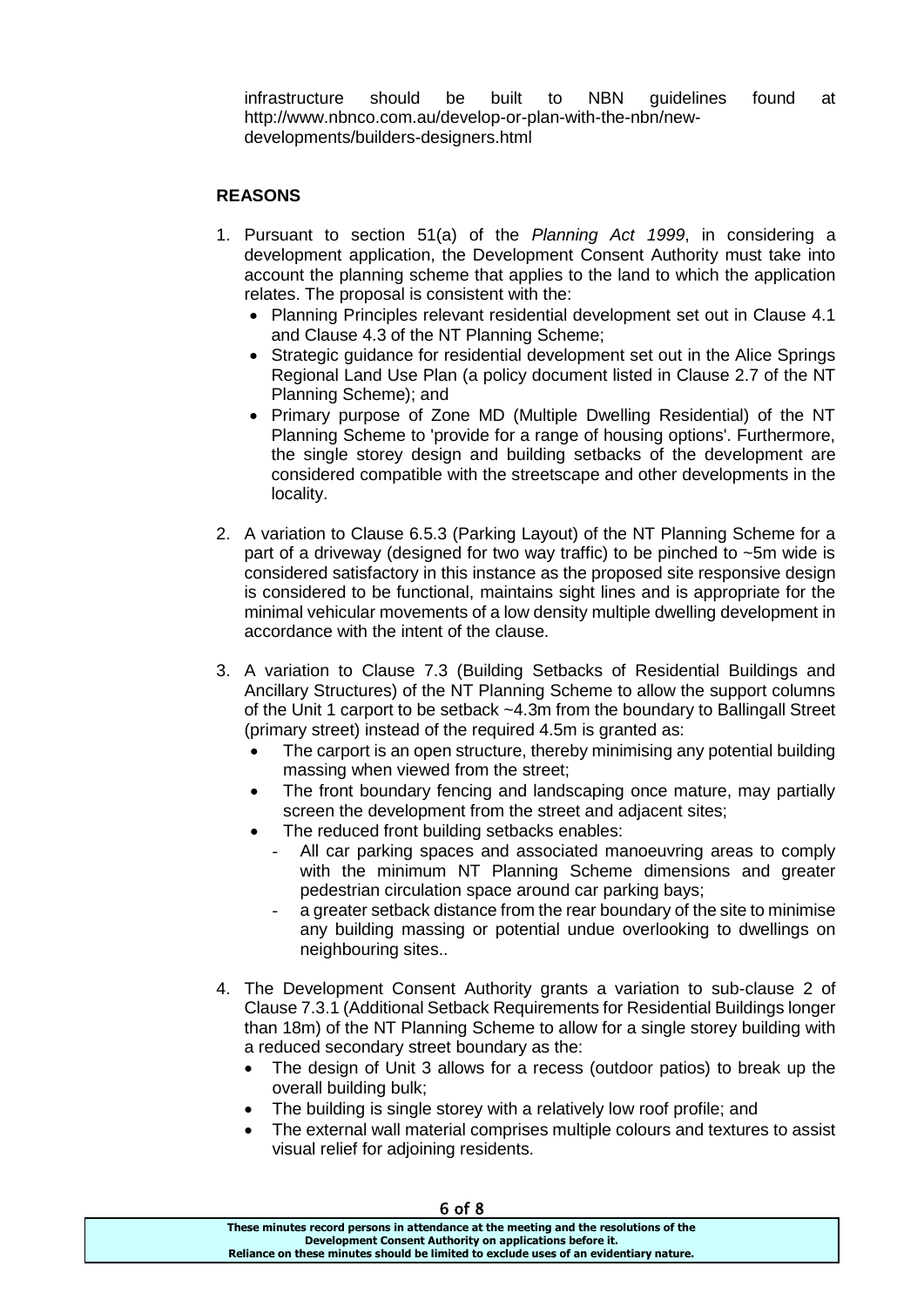- There will be no overlooking or visual bulk impacts to the adjacent properties;
- The building on Lot 1352 (on the east side of the laneway) has a zero building setback to the laneway;
- Solid boundary fencing may assist in breaking up the visual bulk of the building to any persons utilising the laneway (secondary street);

these combined factors are considered to be a suitable response to sub-clause 5 of Clause 7.3.1.

- 5. Pursuant to section 51(e) of the *Planning Act 1999*, in considering a development application, the Development Consent Authority is required to take into account any submissions made under section 49 of the Act and any evidence or information received under section 50 of the Act. The application was advertised in accordance with the requirements of the *Planning Act 1999* and *Planning Regulations 2000:*
	- (a) 1 public submission was received. The submission (from abutting land owners of Lot 1366) expressed concerns relating to privacy, fence heights, dwelling density and private open space.
	- (b) No local authority submissions were received
	- (c) The matters raised in the submission and verbal evidence have been:
		- Acknowledged and discussed in the reports considered by the Development Consent Authority at their meetings held on 12/12/2018 and 08/05/2019;
		- The amended plans provided by the applicant responding to the deferral, in conjunction with the conditions of approval (requiring replacement of boundary fencing to 2.4m high) are expected to ensure a satisfactory level of privacy and amenity for future occupants of the new dwellings as well as residents of neighbouring lots; and
		- Acknowledged by the applicant at the hearing on 8 May 2019 that boundary fence would be replaced in its entirety, but that works could not be guaranteed to be completed within 21 days, notwithstanding that efforts would be made to do so.
- 6. Pursuant to section 51(j) of the *Planning Act 1999*, in considering a development application the Development Consent Authority must take into account the capability of the land to which the proposed development relates to support the proposed development and the effect of the development on the land and on other land, the physical characteristics of which may be affected by the development. The physical characteristics of the land are considered suitable for the proposed development of multiple dwellings. Filling of the site will be limited to building pads / foundations of the dwellings. The site and floor layouts, private open space provision and other aspects of the design fulfil the intent of the objectives of the NT Planning Scheme relevant to multiple dwelling use.
- 7. Pursuant to section 51(m) of the *Planning Act 1999*, in considering a development application the Development Consent Authority must take into account the requirement for public facilities and services to be connected to the land and the requirement, if any, for those facilities or infrastructure to be provided by the developer for that purpose. The Power and Water Corporation has advised that areas of the site need to be set aside for connections to and infrastructure for power, water and sewer services and works are not to encroach into easements. The conditions of approval are intended to ensure service authority interests are duly recognised.